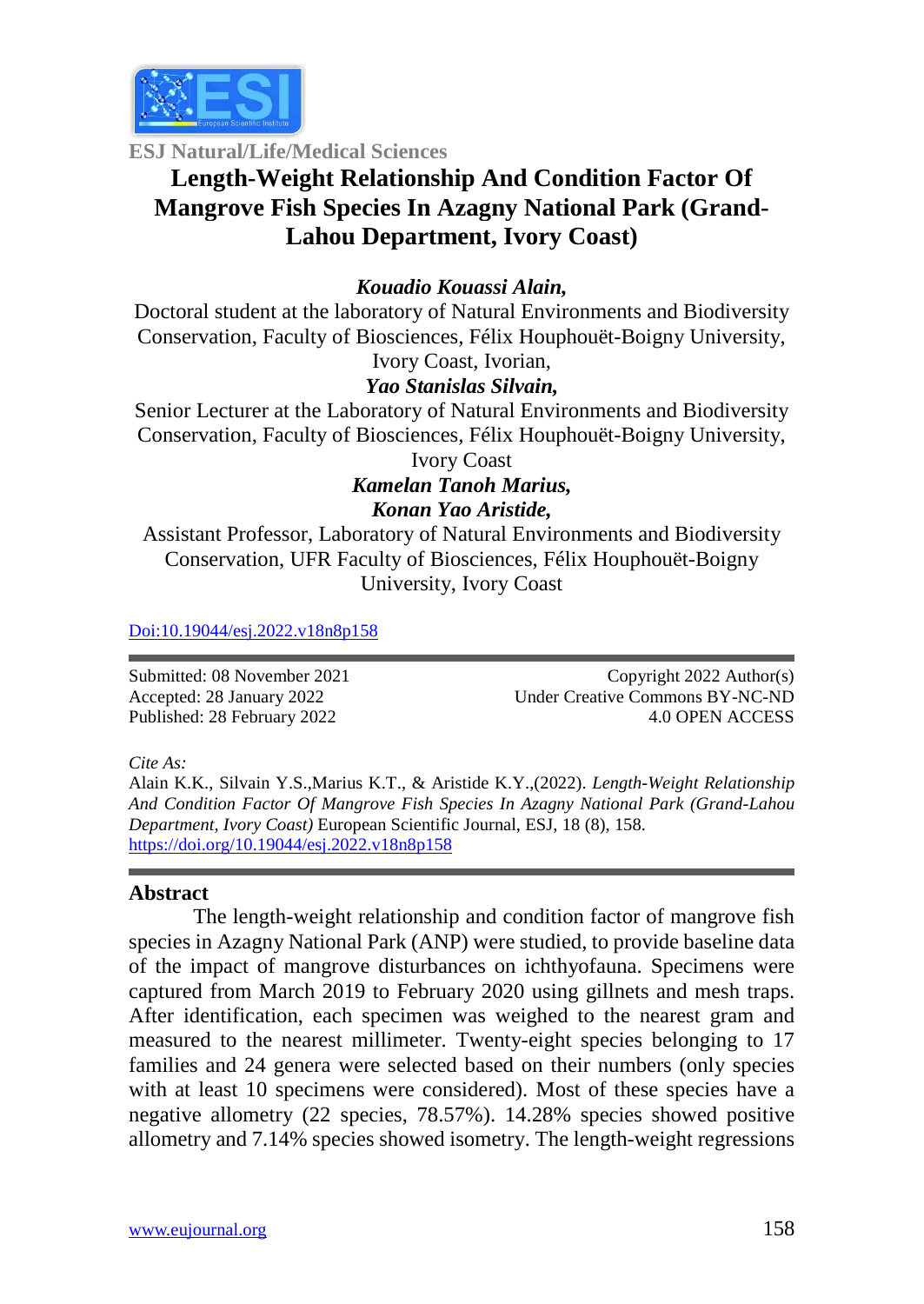are significant with a coefficient of determination  $(r^2)$  varying between 0.115 for *Chrysichthys maurus* and 0.936 for *Labeo coubie*. The coefficient of allometry b varies from 0.413 for *Chrysichthys maurus* to 4.272 for *Labeo coubie* with a mean value of  $2.384 \pm 0.810$ . The condition factor ranged on average from  $0.935 \pm 0.966$  for *Schilbe mandibularis*  $113.3 \pm 10.644$  for *Chrysichthys maurus*. This study provides information on the effects of mangrove disturbance on the growth of species of the said ecosystem and contributes to the management of the ichthyofauna of the ANP.

**Keywords:** Length-Weight Relationship, Condition Factor, Mangroves, Azagny National Park, Grand-Lahou Department.

#### **Introduction**

Mangroves are one of the most productive ecosystems in the world and provide highly diverse ecosystem services (Barbier et *al.*, 2011; UNEP, 2014). Duarte et *al*. (2020) estimate that these ecosystem services are all highly dependent on the ecological condition of the forest massifs. Indeed, mangroves offer a multitude of environments conducive to the feeding and development of fish, crustaceans and mollusks for which it is a breeding ground. It is the basis for the productivity of marine waters, and the back mangrove has good potential for aquaculture in brackish waters (Youmbi et *al*., 1991). On the other hand, mangroves are not immune to stresses related to global change, including first and foremost the risk of sea level rise, which may constitute a major threat locally (Gilman et *al*., 2008; Giri et al., 2011). In Ivory Coast, mangroves are increasingly degraded by their conversion into agricultural land, inhabited areas and infrastructure on the one hand and on the other hand by the various pressures and pollution they are subjected to (Égnankou, 2009 source). For example, Égnankou (2009) announced the considerable decrease of the surface area of the mangrove, between 1980 and 2005, from 30,200 ha to 9,900 ha in Ivory Coast. The mangroves of the ANP are not spared by this situation, whereas they contain a strong biological diversity. This plague impacts aquatic communities in general and the fish fauna in particular. The protection of these environments today is needed and it goes through good systematic, biological and ecological knowledge of the beings that live there (Lalèyé, 2006).

However, there are almost no studies that effectively and specifically address the ichthyofauna of the mangroves of the ANP. The aim of this study is to propose a rational management plan for fish stocks. It is based on the length-weight relationship and the condition factor. According to Hossain et *al*. (2012) and Bolognini et *al*. (2013), the length-weight relationship is an important tool in biology, physiology, ecology and stock assessment for the management and conservation of natural fish populations. Indeed, it is a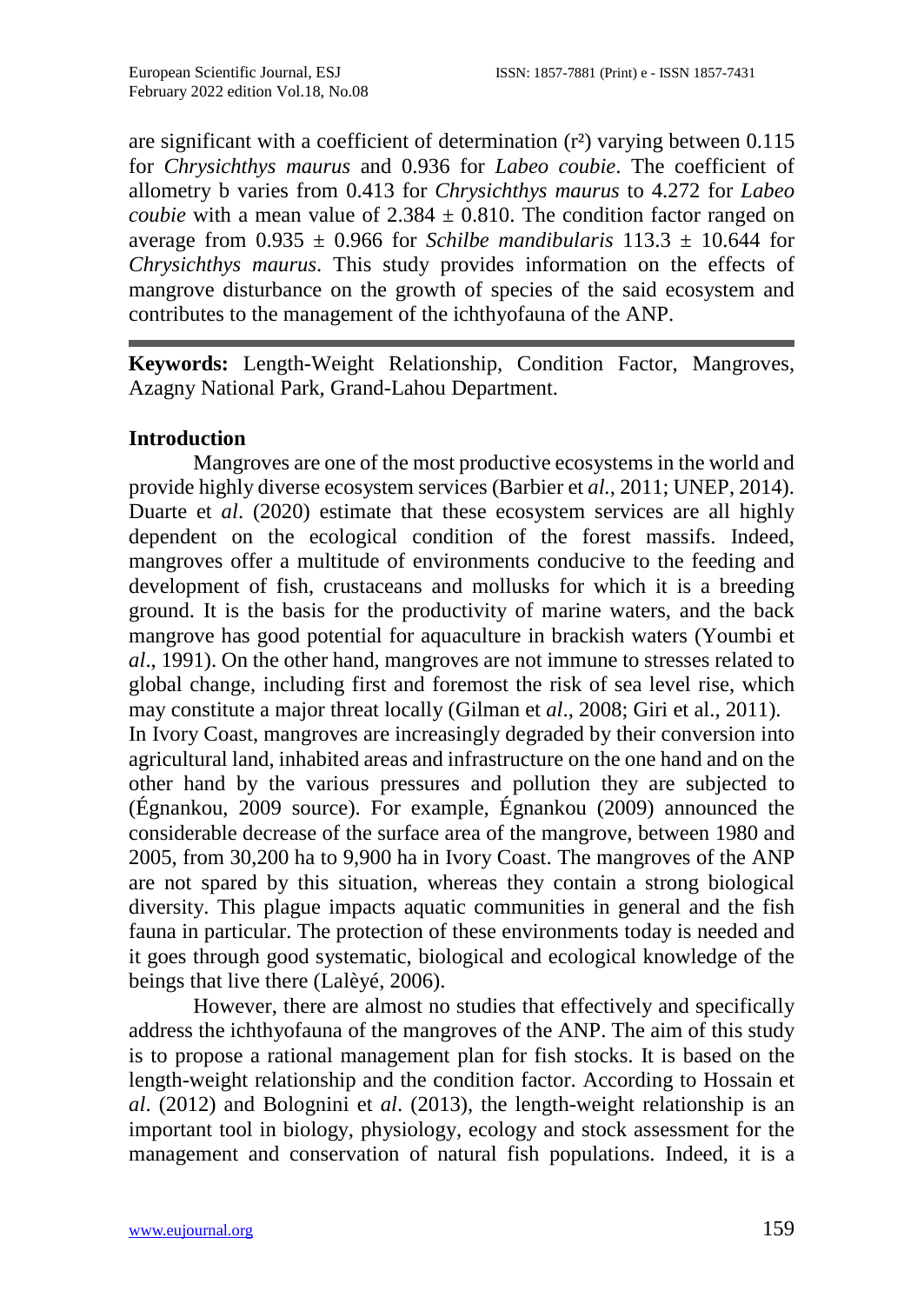critically important key used in fisheries assessment and in fish biology (Da Costa and Araàjo, 2003). The condition factor provides information on the overweight status of a fish (Lévêque et *al*., 1990). It is an instrument often used to compare the overall physiological status of populations over a seasonal cycle or between ponds with similar or different ecological conditions (Le Cren, 1951).

For Baby (2011), the condition factor can be used as an index to assess the level of disturbance in an aquatic ecosystem that is strongly influenced by environmental parameters. The present study aims to determine some biological knowledge base of the ichthyological fauna of the ANP mangroves and the effect of mangrove disturbance on the growth and condition of 28 fish species for appropriate management of the said ecosystem. It was done based on length-weight relationships and condition factor of fish.

#### **Materials And Methods Study Area**

The study was conducted in the Azagny National Park (ANP) to Grand-Lahou in southwestern Ivory Coast, between 5°14' and 5°31' North and 4°76' and 5°01' West (Figure 1). ANP has an area of 19,400 ha with grassy savanna and dense forest vegetation (Avenard et *al*., 1971; Bouichou, 1978). Three quarters of the park's area is made up of the Bandama River-Ebrié Lagoon complex. According to Roth (1979), 45% of its area is flooded throughout the year and 62% during the rainy seasons. This water regime gives the park an ecological specificity. Sampling was conducted at three stations along the study area. The stations were selected based on easy accessibility and the possibility of conducting a year-round sampling program.

## **Fish Sampling**

Fish sampling campaigns were conducted monthly over a 12-month period from March 2019 to February 2020 using monofilament gillnets with mesh sizes between 10 and 35 mm and mesh pots with mesh sizes between 15 and 25 mm. The duration of each campaign is 10 days. The gillnets were set at 5:00 p.m. and visited the next day at 7:00 a.m. for night fishing, and then lifted at 12:00 p.m. for day fishing. As far as the grid traps are concerned, they were set up in the evening around 5 pm and collected the next day starting at 7 am. The specimens collected were identified using the identification keys of Paugy et al (2003a and b). Each individual captured was weighed using a TERRAILLON type electronic scale with a precision of 0.01 g and measured (SL) to the nearest cm using an ichthyometer.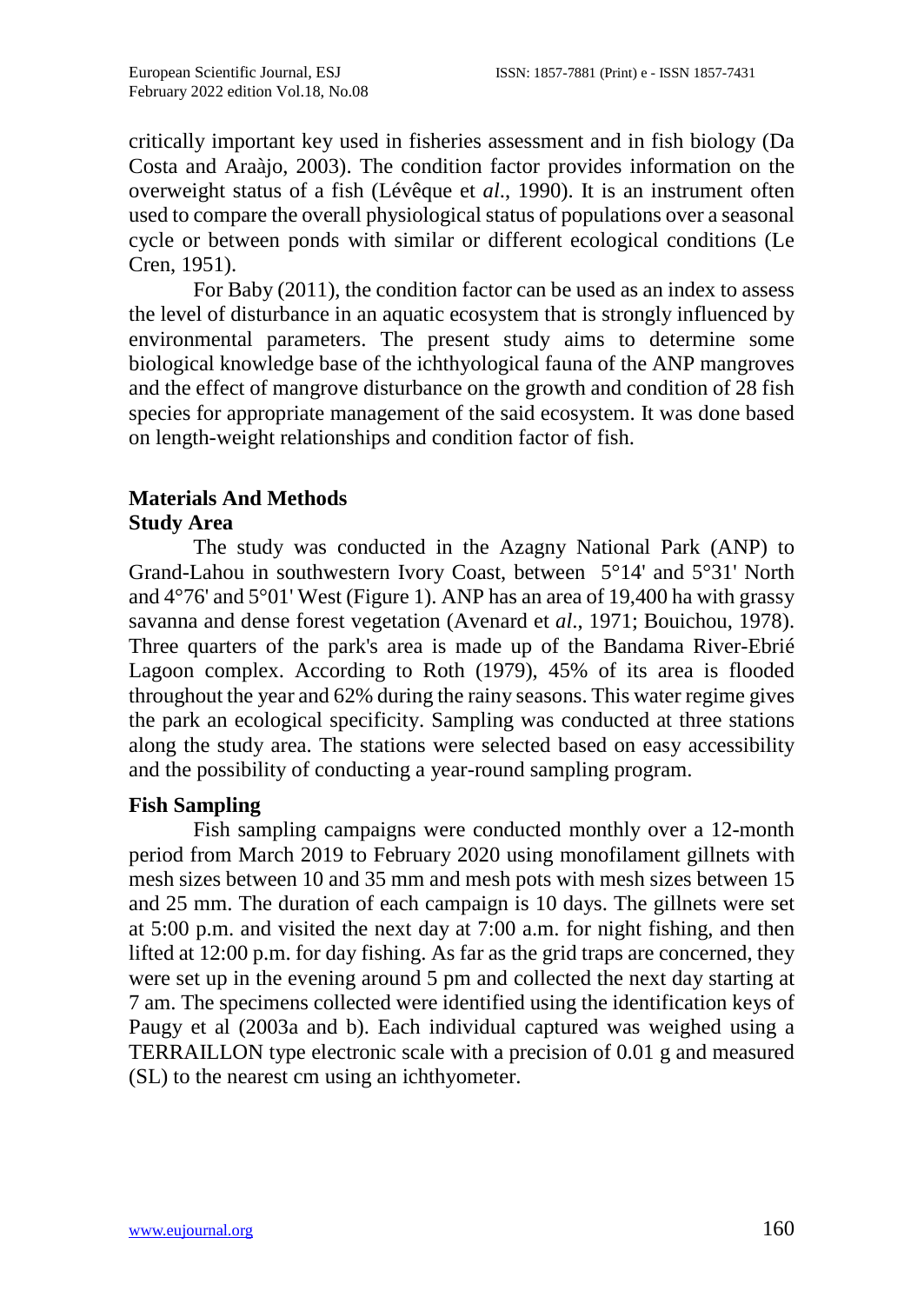

**Figure 1:** Location of sampling sites in Azagny National Park

### **Data processing and statistical analysis**

To characterize the community structure of fishes in the study area, lengthweight relationships were established for fish species according to the formula of Le Cren (1951):

$$
Pt=a S L\; b
$$

With Pt = total mass of the fish in (g),  $SL =$  standard length of the fish in centimeter (cm),

 $a = constant$  and  $b = allometry$  coefficient.

The parameters a and b were estimated after transforming the previous linear function into a logarithmic function of the formula:

$$
\log Pt = \log a + b \log SL
$$

In order to check whether the value of b is significantly different from 3, the Student's t-test was used ( $p = 0.05$ ). The allometry coefficient b varies between 2 and 4 but is most often close to 3. When  $b = 3$ , there is growth isometry (the growth in weight of the animal is equal to its growth in length). A coefficient b greater than 3 indicates a better growth of the species in weight than in length (positive allometry) and, conversely, a better growth in length than in weight when b is lower than 3 (negative allometry). The coefficient of determination  $(r<sup>2</sup>)$  was used as an indicator of the degree of correlation between length and mass.

For the present study, the Fulton condition factor (Bagenal, 1978) was calculated for each fish using the formula: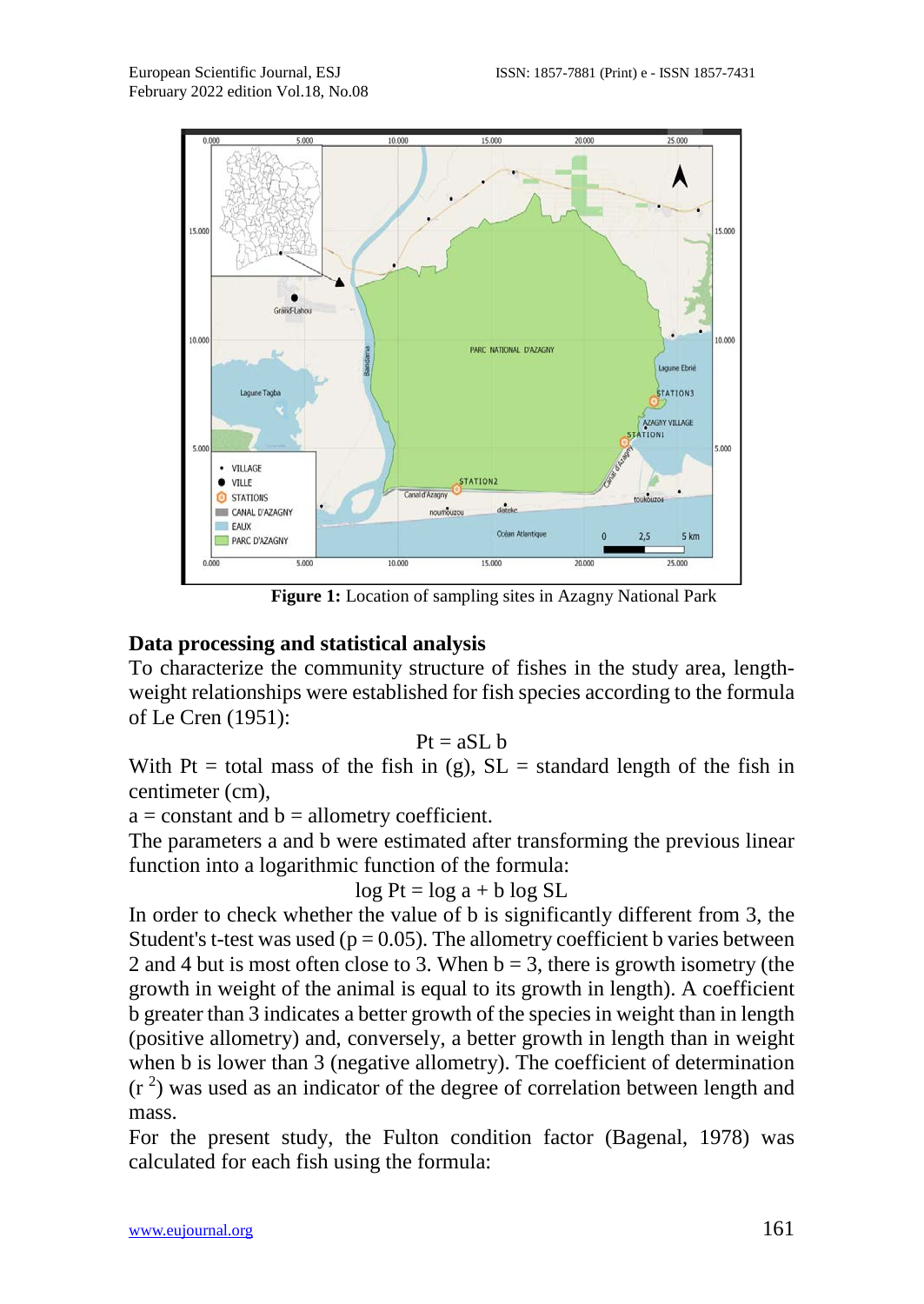#### $K = 100 \, \text{Pt} / \text{SL}^3$

With  $Pt = total$  fresh weight of the fish in g.  $SL =$  standard length of fish in centimeter.

 $3 =$  exponent of the weight-length relationship or allometry coefficient (b). In the present study, only species represented by at least 10 specimens

(Batiabo et *al*., 2019; Ibala Zamba et *al.*, 2020), from which presence was noted at all stations during the entire collection period were used.

#### **Results**

The length-weight relationship of 28 fish species studied are presented in Table I. A total of 2294 specimens belonging to 17 families were analyzed. The number of specimens vary from 10 (*Pellonula vorax*) to 658 (*Sarotherodon melanotheron*). The standard lengths (SL) of the specimens vary from 2.5 cm in *Pellonula vorax* to 50 m in *Sarotherodon melanotheron* with weights that vary between 1g in *Pellonula leonensis* and *Pellonula vorax* and 1000 g in *Neochelon falcipinnis*. The coefficients of determination  $(r^2)$  of the linear regressions are ranged between 0.115 for *Chrysichthys maurus* and 0.936 for *Labeo coubie* and all regressions indicate a significant relationship  $(p < 0.05)$  between length and weight of the fish studied. Furthermore, the values of  $(r^2)$  are greater than 0.90 for 4 species (14.28%), 0.80 for 5 species (17.85%) and less than 0.80 for 19 species (67.85%).

The allometry coefficients (b) range from 0.413 for *Chrysichthys maurus* to 4.272 for *Labeo coubie*. The distribution of the allometry coefficient (b) for the 28 species studied has a mean value of  $2.384 \pm 0.810$  (Figure 2).

In terms of growth, the allometry coefficient (b) of two species, *Distichodus rostratus* and *Hepsetus odoe* is equal to 3 (Student's t-test:  $p = 0.5$ ), attests that the growth is isometric (Table 1). In contrast, 26 species (93%) have an allometry coefficient (b) significantly different from 3 (Student's t-test:  $p <$ 0.05). Among these species, 22 species show negative allometric growth  $(b <$ 3). These are *Elops lacerta, Pellonula leonensis, Pellonula vorax, Ethmalosa fimbriata, Chrysichthys maurus, Chrysichthys nigrodigitatus, Schilbe mandibularis Hemichromis fasciatus, Sarotherodon melanotheron, Coptodon guineensis, Coptodon hybride, Coptodon zillii, Pelmatolapia mariae, Tylochromis jentinki, Pomadasys jubelini, Monodactylus sebae, Trachinotus teraia, Awaous lateristriga, Gobioides sagitta, Porogobius schlegelii, Citharichthys stampflii* et *Cynoglossus senegalensis*. On the other hand, 4 species such as Labeo coubie, Neochelon falcipinnis, *Parachanna obscura*  and *Polydactylus quadrifilis* have a positive allometric growth  $(b > 3)$ .

As for the condition factors K, the results in Table 1, indicate that 27 fish species (96.42%) out of the 28 have a good body weight. Only *Schilbe mandibularis* has a bad weight. The average condition factors vary from 0.935 ± 0.966 for *Schilbe mandibularis* to 113.3 ± 10.644 for *Chrysichthys maurus*.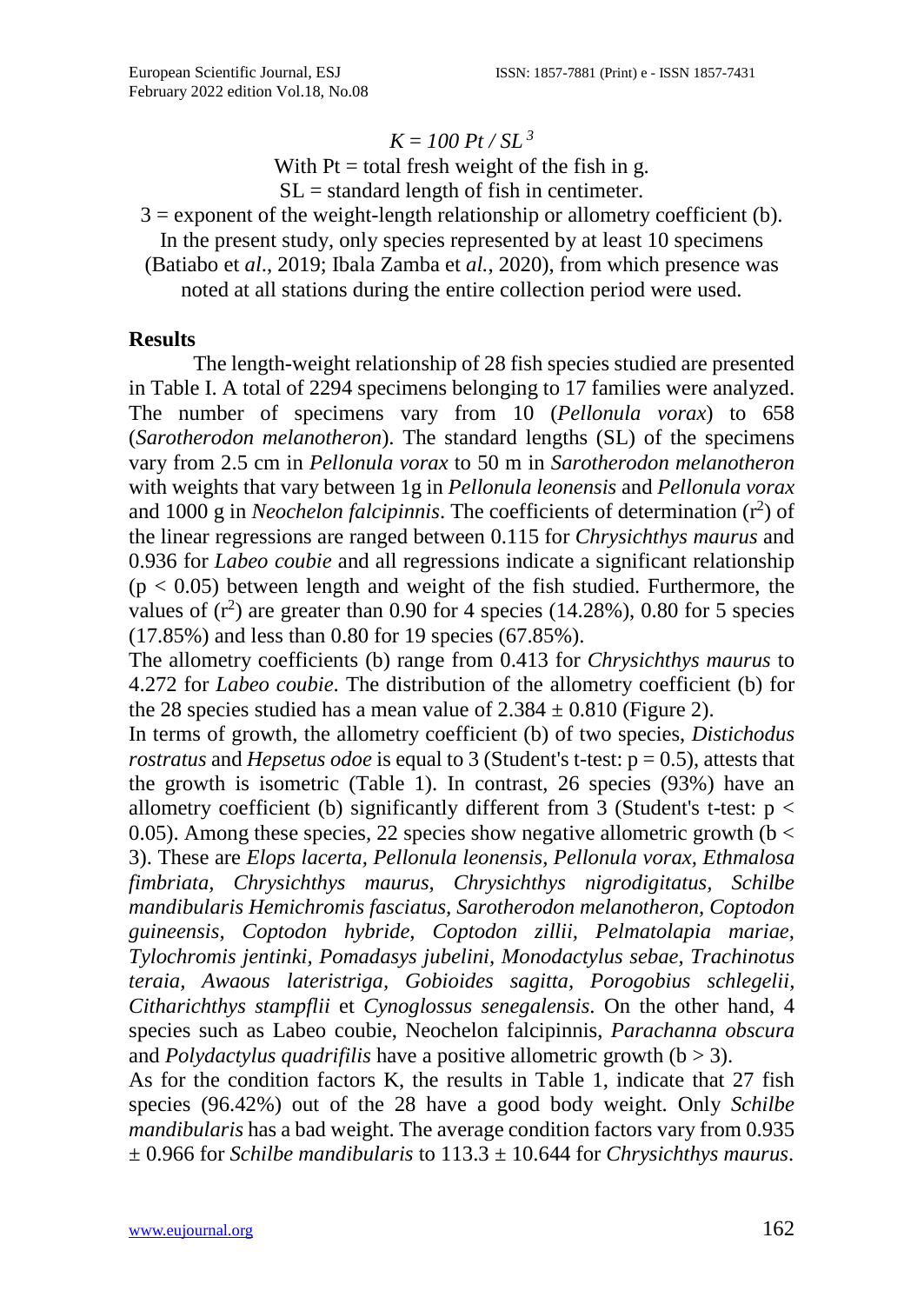

## **ESJ Natural/Life/Medical Sciences**

|                  |                                     |        |      | Standard length | Weight |        | Length - Weight Relationship |       |       |       |          |          |         |  |
|------------------|-------------------------------------|--------|------|-----------------|--------|--------|------------------------------|-------|-------|-------|----------|----------|---------|--|
| Family           | Species                             | N      | Min  | Max             | Min    | Max    | $\rm{a}$                     | b     | SE(b) | $r^2$ | Growth   | t        | K       |  |
| Elopidae         | Elops lacerta<br>Pellonula          | 56     | 7,6  | 22              | 15     | 103    | 1,28                         | 1,306 | 0,093 | 0,483 | $A-$     | $-1,499$ | 1,685   |  |
| Clupeidae        | leonensis                           | 21     | 3,8  | 10,2            | 1      | 30     | 0,255                        | 1,87  | 0,121 | 0,543 | $A-$     | $-1,149$ | 6,874   |  |
|                  | Pellonula vorax<br>Ethmalosa        | 10     | 2,5  | $\,8\,$         |        | 19     | 1,307                        | 1,117 | 0,107 | 0,307 | $A-$     | $-1,302$ | 15,86   |  |
|                  | fimbriata                           | $18\,$ | 4,7  | 17,5            | 11     | 101    | 0,107                        | 2,275 | 0,136 | 0,645 | $A-$     | $-1,028$ | 4,063   |  |
| Hepsetidae       | Hepsetus odoe<br><b>Distichodus</b> | 33     | 12,3 | 22,5            | 30     | 356    | 0,012                        | 3,036 | 0,142 | 0,883 | $\bf{I}$ | $-0,989$ | 1,624   |  |
| Distichodontidae | rostratus                           | 52     | 9    | 20,5            | 13     | 198    | 0,018                        | 3,023 | 0,114 | 0,891 | $\bf{I}$ | $-1,222$ | 1,98    |  |
| Cyprinidae       | Labeo coubie<br>Chrysichthys        | 11     | 12,7 | 22              | 49     | 295    | 0,001                        | 4,272 | 0,152 | 0,936 | $A+$     | $-0,917$ | 2,502   |  |
| Claroteidae      | maurus<br>Chrysichthys              | 69     | 14   | 33,5            | 44     | 312    | 36,103                       | 0,413 | 0,147 | 0,115 | $A-$     | 0,947    | 113,299 |  |
|                  | nigrodigitatus<br><b>Schilbe</b>    | 147    | 8,5  | 24              | 11     | 293    | 0,082                        | 2,541 | 0,148 | 0,646 | $A-$     | $-0,942$ | 2,309   |  |
| Schilbeidae      | mandibularis<br>Hemichromis         | 45     | 11,5 | 18,5            | 13     | $78\,$ | 0,127                        | 2,077 | 0,098 | 0,475 | $A-$     | $-1,416$ | 0,935   |  |
| Cichlidae        | fasciatus<br>Sarotherodon           | 76     | 5,6  | 16,2            | $8\,$  | 148    | 0,06                         | 2,746 | 0,133 | 0,789 | $A-$     | $-1,048$ | 3,262   |  |
|                  | melanotheron<br>Coptodon            | 658    | 6,5  | 50              | 3      | 999    | 0,23                         | 2,315 | 0,207 | 0,923 | $A-$     | $-0,673$ | 3,773   |  |
|                  | guineensis<br>Coptodon              | 23     | 9    | 16,1            | 35     | 152    | 0,09                         | 2,391 | 0,143 | 0,553 | $A-$     | $-0,979$ | 4,084   |  |
|                  | hybride                             | 63     | 6,8  | 16,3            | 19     | 155    | 0,114                        | 2,528 | 0,127 | 0,92  | $A-$     | $-1,098$ | 3,472   |  |
|                  | Coptodon zillii<br>Pelmatolapia     | 427    | 7,3  | 23,1            | 15     | 471    | 0,064                        | 2,781 | 0,162 | 0,929 | $A-$     | $-0,864$ | 3,663   |  |
|                  | mariae                              | 20     | 9    | 15              | 35     | 148    | 0,046                        | 2,663 | 0,148 | 0,577 | $A-$     | $-0,943$ | 4,502   |  |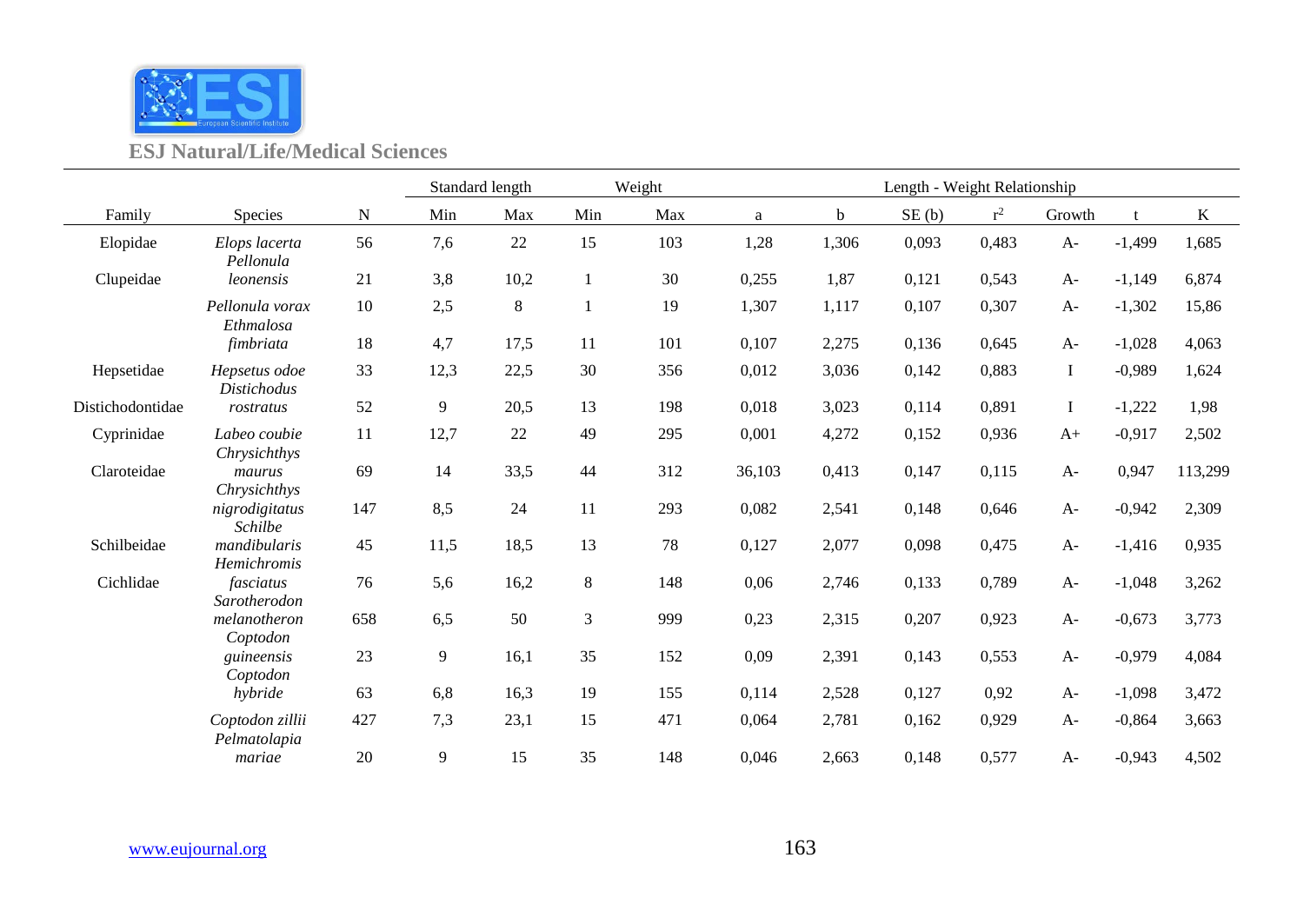European Scientific Journal, ESJ ISSN: 1857-7881 (Print) e - ISSN 1857-7431 February 2022 edition Vol.18, No.08

| Tylochromis |                                                                                                                                                                                                                                                                               |                                                          |                                                                       |                                                                    |                                                                     |                                                                  |                                                                                        |                                                                                        |                                                                                        |                                                                                        |                                                              |                                                                                                                      |
|-------------|-------------------------------------------------------------------------------------------------------------------------------------------------------------------------------------------------------------------------------------------------------------------------------|----------------------------------------------------------|-----------------------------------------------------------------------|--------------------------------------------------------------------|---------------------------------------------------------------------|------------------------------------------------------------------|----------------------------------------------------------------------------------------|----------------------------------------------------------------------------------------|----------------------------------------------------------------------------------------|----------------------------------------------------------------------------------------|--------------------------------------------------------------|----------------------------------------------------------------------------------------------------------------------|
| jentinki    | 126                                                                                                                                                                                                                                                                           | 7,5                                                      | 19,5                                                                  | 8                                                                  | 199                                                                 | 0,059                                                            | 2,696                                                                                  | 0,148                                                                                  | 0,85                                                                                   | $A-$                                                                                   | $-0,941$                                                     | 2,78                                                                                                                 |
| Pomadasys   |                                                                                                                                                                                                                                                                               |                                                          |                                                                       |                                                                    |                                                                     |                                                                  |                                                                                        |                                                                                        |                                                                                        |                                                                                        |                                                              |                                                                                                                      |
| jubelini    |                                                                                                                                                                                                                                                                               |                                                          |                                                                       |                                                                    |                                                                     |                                                                  |                                                                                        |                                                                                        |                                                                                        | $A-$                                                                                   |                                                              | 3,172                                                                                                                |
|             |                                                                                                                                                                                                                                                                               |                                                          |                                                                       |                                                                    |                                                                     |                                                                  |                                                                                        |                                                                                        |                                                                                        |                                                                                        |                                                              |                                                                                                                      |
|             |                                                                                                                                                                                                                                                                               |                                                          |                                                                       |                                                                    |                                                                     |                                                                  |                                                                                        |                                                                                        |                                                                                        |                                                                                        |                                                              | 5,453                                                                                                                |
|             |                                                                                                                                                                                                                                                                               |                                                          |                                                                       |                                                                    |                                                                     |                                                                  |                                                                                        |                                                                                        |                                                                                        |                                                                                        |                                                              |                                                                                                                      |
|             |                                                                                                                                                                                                                                                                               |                                                          |                                                                       |                                                                    |                                                                     |                                                                  |                                                                                        |                                                                                        |                                                                                        |                                                                                        |                                                              | 2,447                                                                                                                |
|             |                                                                                                                                                                                                                                                                               |                                                          |                                                                       |                                                                    |                                                                     |                                                                  |                                                                                        |                                                                                        |                                                                                        |                                                                                        |                                                              |                                                                                                                      |
|             |                                                                                                                                                                                                                                                                               |                                                          |                                                                       |                                                                    |                                                                     |                                                                  |                                                                                        |                                                                                        |                                                                                        |                                                                                        |                                                              | 3,351                                                                                                                |
|             |                                                                                                                                                                                                                                                                               |                                                          |                                                                       |                                                                    |                                                                     |                                                                  |                                                                                        |                                                                                        |                                                                                        |                                                                                        |                                                              |                                                                                                                      |
|             |                                                                                                                                                                                                                                                                               |                                                          |                                                                       |                                                                    |                                                                     |                                                                  |                                                                                        |                                                                                        |                                                                                        |                                                                                        |                                                              | 2,187                                                                                                                |
|             |                                                                                                                                                                                                                                                                               |                                                          |                                                                       |                                                                    |                                                                     |                                                                  |                                                                                        |                                                                                        |                                                                                        |                                                                                        |                                                              |                                                                                                                      |
|             |                                                                                                                                                                                                                                                                               |                                                          |                                                                       |                                                                    |                                                                     |                                                                  |                                                                                        |                                                                                        |                                                                                        |                                                                                        |                                                              | 3,014                                                                                                                |
|             |                                                                                                                                                                                                                                                                               |                                                          |                                                                       |                                                                    |                                                                     |                                                                  |                                                                                        |                                                                                        |                                                                                        |                                                                                        |                                                              | 2,248                                                                                                                |
|             |                                                                                                                                                                                                                                                                               |                                                          |                                                                       |                                                                    |                                                                     |                                                                  |                                                                                        |                                                                                        |                                                                                        |                                                                                        |                                                              |                                                                                                                      |
|             |                                                                                                                                                                                                                                                                               |                                                          |                                                                       |                                                                    |                                                                     |                                                                  |                                                                                        |                                                                                        |                                                                                        |                                                                                        |                                                              | 2,772                                                                                                                |
|             |                                                                                                                                                                                                                                                                               |                                                          |                                                                       |                                                                    |                                                                     |                                                                  |                                                                                        |                                                                                        |                                                                                        |                                                                                        |                                                              |                                                                                                                      |
|             |                                                                                                                                                                                                                                                                               |                                                          |                                                                       |                                                                    |                                                                     |                                                                  |                                                                                        |                                                                                        |                                                                                        |                                                                                        |                                                              | 3,246                                                                                                                |
|             |                                                                                                                                                                                                                                                                               |                                                          |                                                                       |                                                                    |                                                                     |                                                                  |                                                                                        |                                                                                        |                                                                                        |                                                                                        |                                                              |                                                                                                                      |
|             |                                                                                                                                                                                                                                                                               |                                                          |                                                                       |                                                                    |                                                                     |                                                                  |                                                                                        |                                                                                        |                                                                                        | $A-$                                                                                   |                                                              | 3,557                                                                                                                |
|             |                                                                                                                                                                                                                                                                               |                                                          |                                                                       |                                                                    |                                                                     |                                                                  |                                                                                        |                                                                                        |                                                                                        |                                                                                        |                                                              |                                                                                                                      |
|             | 15                                                                                                                                                                                                                                                                            | 8,7                                                      | 22,5                                                                  | 25                                                                 | 157                                                                 | 0,022                                                            | 2,845                                                                                  | 0,136                                                                                  | 0,766                                                                                  | $A-$                                                                                   | $-1,023$                                                     | 2,136                                                                                                                |
|             | Monodactylus<br>sebae<br>Polydactylus<br>quadrifilis<br>Trachinotus<br>teraia<br>Parachanna<br>obscura<br>Awaous<br>lateristriga<br>Gobioides<br>sagitta<br>Porogobius<br>schlegelii<br>Neochelon<br>falcipinnis<br>Citharichthys<br>stampflii<br>Cynoglossus<br>senegalensis | 40<br>56<br>21<br>48<br>32<br>79<br>38<br>13<br>17<br>80 | 10,1<br>5,5<br>7,5<br>4,3<br>13,7<br>7,3<br>5,6<br>6,5<br>10,7<br>3,6 | 21<br>13<br>21<br>15<br>32,5<br>24<br>31,2<br>10,1<br>27,5<br>14,3 | 30<br>12<br>$\overline{7}$<br>13<br>61<br>15<br>13<br>9<br>36<br>10 | 298<br>147<br>211<br>198<br>807<br>409<br>90<br>26<br>1000<br>53 | 0,029<br>0,476<br>0,011<br>0,365<br>0,005<br>0,185<br>0,873<br>0,046<br>0,011<br>2,486 | 2,943<br>1,991<br>3,142<br>1,837<br>3,381<br>2,345<br>1,473<br>2,575<br>3,138<br>1,041 | 0,182<br>0,097<br>0,149<br>0,093<br>0,217<br>0,204<br>0,086<br>0,133<br>0,247<br>0,117 | 0,643<br>0,637<br>0,829<br>0,615<br>0,878<br>0,745<br>0,502<br>0,782<br>0,759<br>0,456 | $A-$<br>$A+$<br>$A-$<br>$A+$<br>$A-$<br>$A-$<br>$A-$<br>$A+$ | $-0,767$<br>$-1,434$<br>$-0,936$<br>$-1,502$<br>$-0,645$<br>$-0,685$<br>$-1,625$<br>$-1,045$<br>$-0,565$<br>$-1,192$ |

Table I: Length-weight relationship, allometry coefficient, growth type and condition factor of 28 fish species caught in the mangroves of Azagny National Park between March 2019 and February 2020.

N: number; Min: minimum; Max: maximum; a and b: growth parameters; SE (b): standard error of b; r²: coefficient of determination; A: allometry; I: Isometry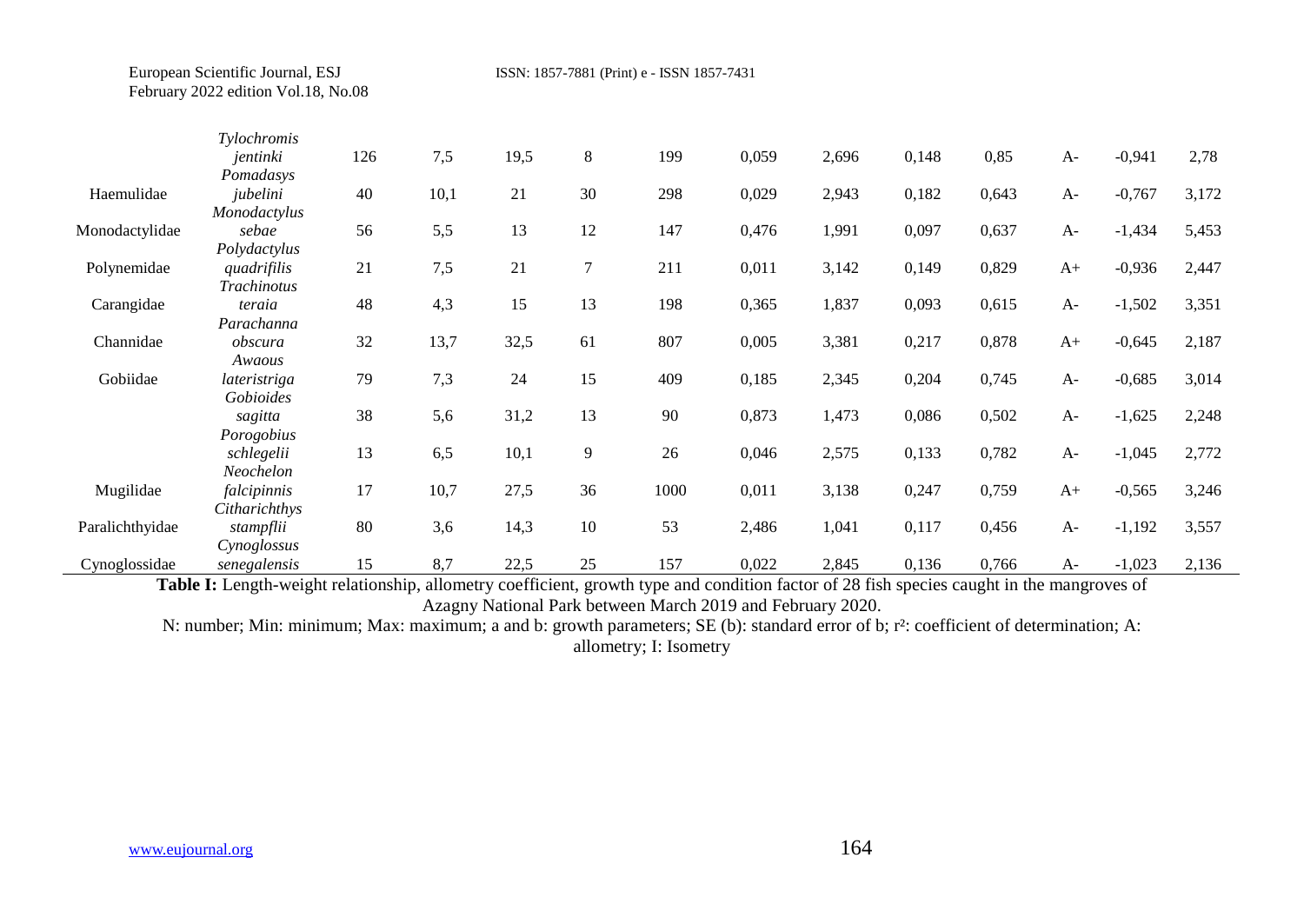

**ESJ Natural/Life/Medical Sciences**



**Figure 2:** Distribution of b value for length-weight relationships in 28 fish species caught in ANP mangroves between March 2019 and February 2020.

#### **Discussion**

Allometry coefficients (b) ranged from 0.413 for *Chrysichthys maurus* to 4.272 for Labeo coubie with a mean of  $2.384 \pm 0.810$ . This mean value is significantly different from 3 (Student's t-test:  $p < 0.05$ ). This is in contrast to the results obtained by Mikembi et *al*. (2019) for 13 species and Dembe et *al*. (2020) for 16 fish species in Congo but does not differ from observations made in Ivory Coast for 15 fish species exploited in the Ebrié Lagoon (Nobah et *al*., 2019). In addition, the allometry coefficient is significantly less than 3 for most species (Table 1). The values of this coefficient for *Distichodus rostratus* (3.02) and for *Hepsetus odoe* (3.03) are not significantly different from 3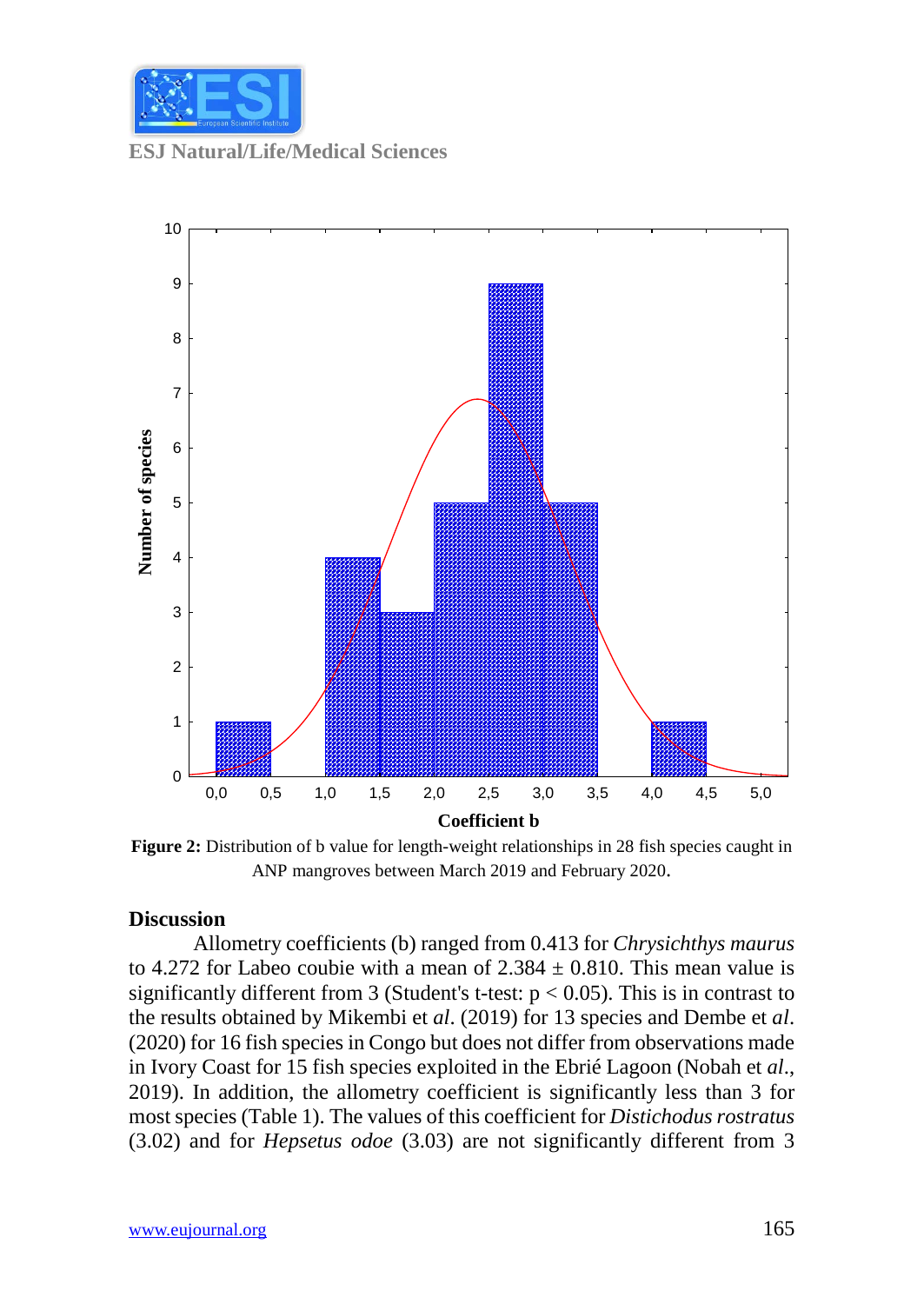(Student's t-test: p = 0.05), indicating isometric growth. In contrast, *Labeo coubie*, *Neochelon falcipinnis*, *Parachanna obscura* and *Polydactylus quadrifilis* have positive allometric growth resulting in a b coefficient greater than 3 (Student's t-test:  $p < 0.05$ ). This indicates better growth in weight than in length of these species (Da et *al*., 2018). Indeed; fish with positive allometric growth, are heavier reflecting optimal growth conditions. However, this result is contrary to that of Koffi et *al*. (2014) who worked in the Aby Lagoon in Ivory Coast and Dembe et *al*. (2020) in the Mvassa Lagoon in Congo, who reported negative allometry for these fish. These changes in growth patterns can be justified by environmental parameters related to the changing hydrological regime. For twenty-two (22) species (*Elops lacerta, Pellonula leonensis, Pellonula vorax, Ethmalosa fimbriata, Chrysichthys maurus, Chrysichthys nigrodigitatus, Schilbe mandibularis, Hemichromis fasciatus, Sarotherodon melanotheron, Coptodon guineensis, Coptodon hybride, Coptodon zillii, Pelmatolapia mariae, Tylochromis jentinki, Pomadasys jubelini, Monodactylus sebae, Trachinotus teraia, Awaous lateristriga, Gobioides sagitta, Porogobius schlegelii, Citharichthys stampflii*  and *Cynoglossus senegalensis*.), the value of b is less than 3 (Student's t-test:  $p < 0.05$ ) and shows that the growth of these fishes is of negative allometric type characterized by a growth in length more important than the growth in weight. Similar results were observed by Kamelan et *al*. (2014) and N'Dri et *al*. (2020), in Taï National Park and Lake Buyo, respectively. On the other hand, this result is different from the work of Hazoume et *al*. (2017) in the Sô River in Benin where the value of the coefficient b indicates a positive allometry for most of the species in the said river.

The generally accepted norms for the allometry coefficient are between 2 and 4 (Bagenal and Tesch, 1978). Thus, except for a few samples, the various values observed in the present study are in accordance with those usually reported and accepted in the literature. The low values of the allometry coefficient ( $b < 2.5$ ) observed in the ANP mangroves could be related to a narrow sample size range. According to Yakubu et al. (2016), the allometry coefficient is related to the quality of the aquatic environment. Indeed, mangroves undergo a galloping demographic pressure through domestic discharges and canalization with direct discharges into the environment impacting the growth of species. These mangroves are like nursery and spawning areas, sheltering an important proportion of fish resources and juvenile fish. Therefore, the low values of allometry coefficient can be associated with a food competition by the availability of resources in the environment. Thus, it can be inferred that the low values of allometry coefficient of fish in ANP could be due to the advanced state of degradation an anthropogenic activities, such as overfishing by local fishermen, removal of sand for construction and cutting of firewood and timber. Indeed, the study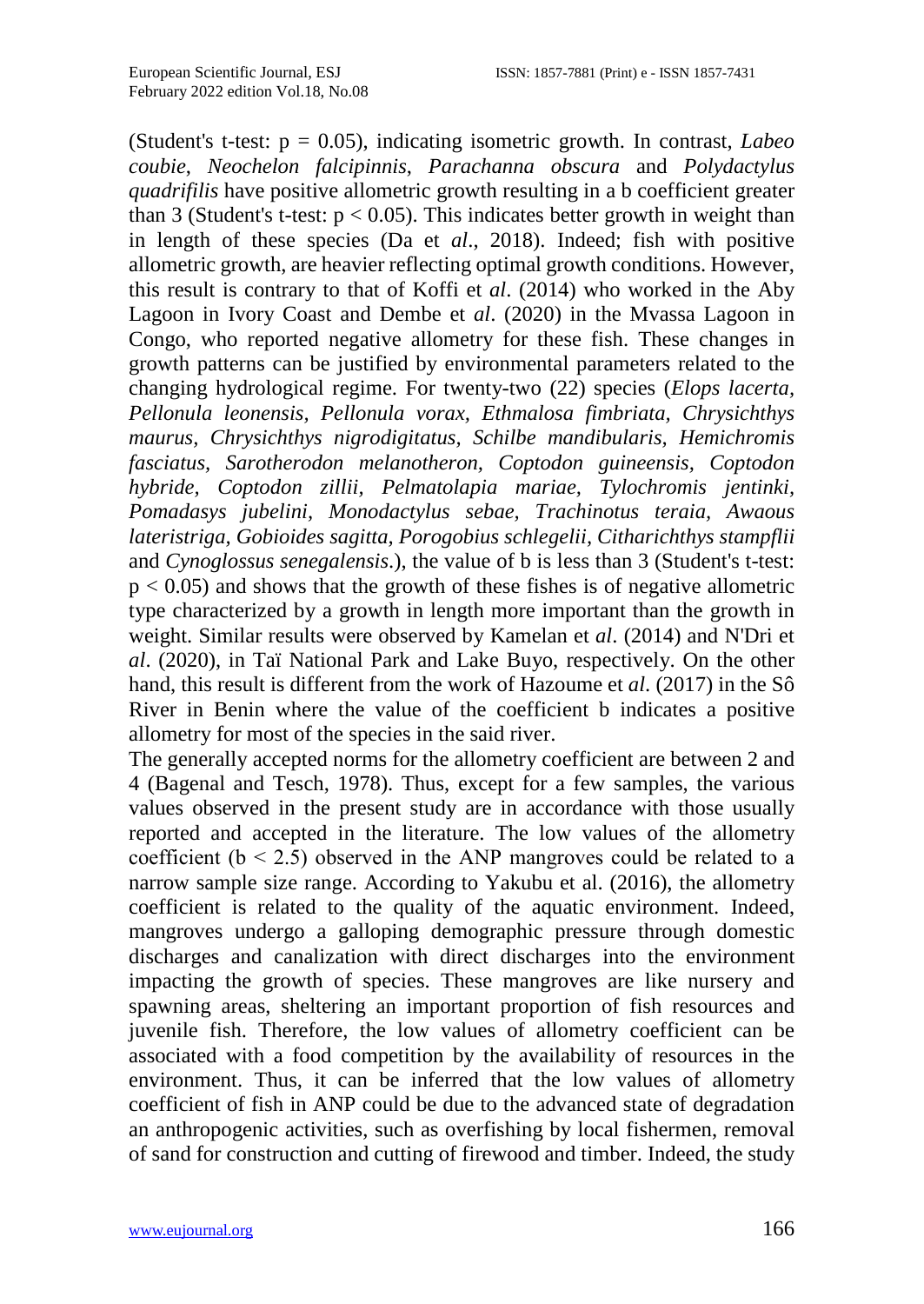area is being an island, the riparian populations have only fished as their main activity, which could also justify the variation of the fish b coefficient. According to Biswas (1993), the variation of b in different regions would be due to the physiological conditions of the fish, the time of collection, the sex, the development of the gonads and the nutritive conditions in the fish environment. This variation in allometry coefficient could also be justified by the destruction of food sources leading to their scarcity, thus constraining the ideal growth of fish.

The condition factor (K) gives a good idea of the overweight of the fish, i.e. the relative importance of its body mass compared to its length. It is a parameter that allows us to compare species to each other or to the same species in different environments and to characterize the quality of the trophic relationship between the fish and its environment (Kumolu-Johnson and Ndimele,  $2010$ ). The condition factor (K) in the present study is generally greater than 1, which would mean that fish are doing well in this ecosystem. According to Alhassan et *al*. (2015),

 $K \ge 1$  expresses that the fish are in good conditions and  $K < 1$  means that the fish are not overweight in their biotope. On the other hand, the lowest condition factor was observed in *Schilbe mandibularis* (0.935) and the highest in Chrysichthys maurus (113.3). Twenty-seven (27) species of mangrove fish namely *Elops lacerta, Pellonula leonensis, Pellonula vorax, Ethmalosa fimbriata, Hepsetus odoe, Distichodus rostratus, Labeo coubie, Chrysichthys maurus, Chrysichthys nigrodigitatus, , Hemichromis fasciatus, Sarotherodon melanotheron, Coptodon guineensis, Coptodon hybride, Coptodon zillii, Pelmatolapia mariae, Tylochromis jentinki, Pomadasys jubelini, Monodactylus sebae, Polydactylus quadrifilis, Trachinotus teraia, Parachanna obscura, Awaous lateristriga, Gobioides sagitta, Porogobius schlegelii, Neochelon falcipinnis, Citharichthys stampflii* as well as *Cynoglossus senegalensis* had their K-values outside the range (2.4 - 4.8) recommended as appropriate for mature freshwater fish by Bagenal and Tesch (1978). The condition factor values obtained in the present study show that the species studied were in good conditions in the PNA mangroves. This was not the case in *Schilbe mandibularis*. These results are similar to those found in the twenty-four fish species where K values are greater than 1, except in Mormyrus rume (0.79) in Lake Buyo (N'Dri et *al.*, 2020). This difference would be related to species, sex and diet. On the other hand, Konan et *al*. (2014) showed that the high values of condition factor K could be explained by the presence of a diverse and abundant diet in the environment.

#### **Conclusion**

The present study, which provides information on the length-weight relationships and condition factors of 28 fish species, provides information on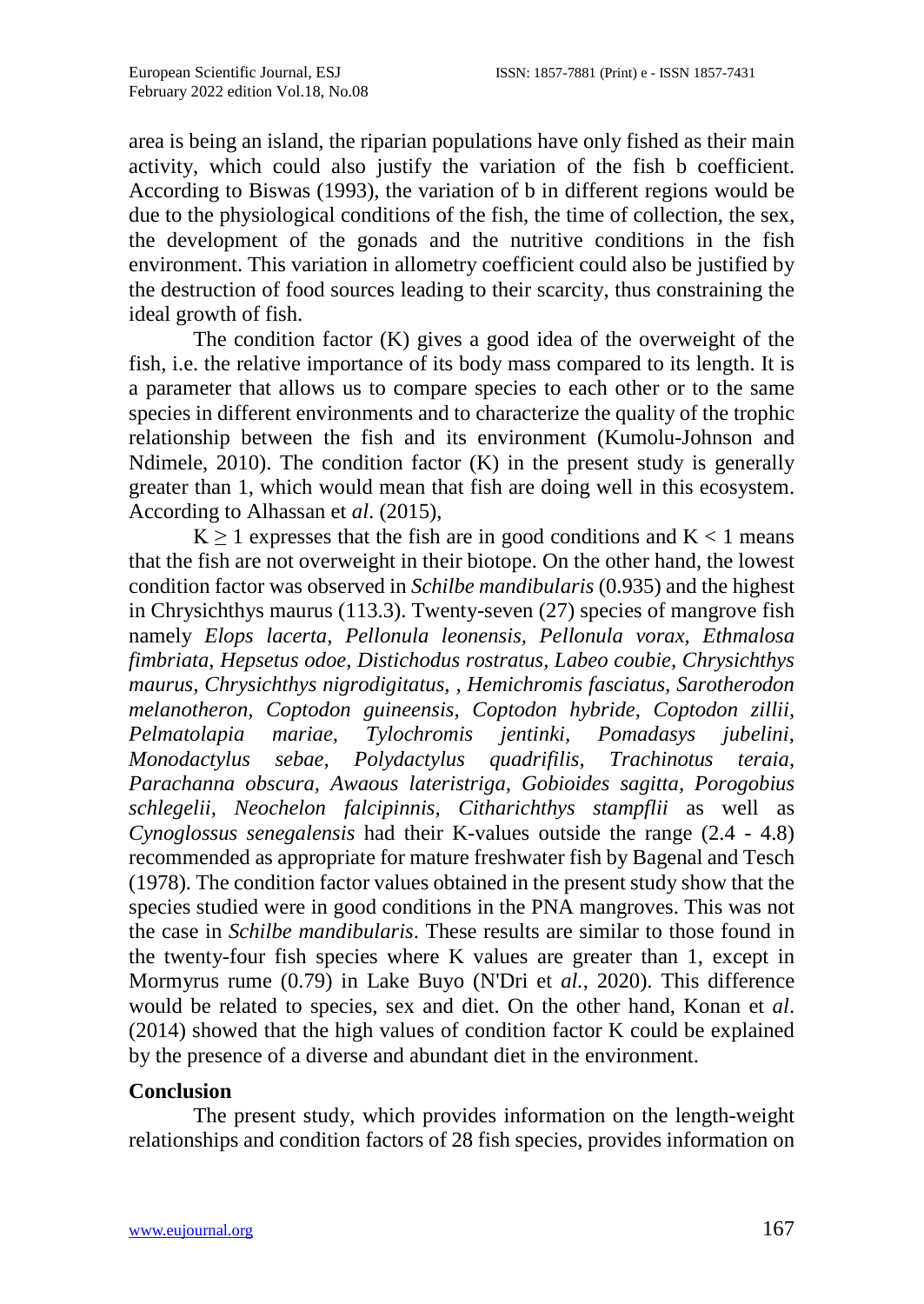the biology of the fish fauna of the mangroves of the ANP. It mainly provides an important database for researchers and nature managers in the development of management and conservation measures for mangrove fish populations. Indeed, the knowledge of the length-weight relationship and the condition factor of the species targeted by this study, because it allows to put at the disposal of the decision-makers, data likely to help in the elaboration of measures of optimal and sustainable management of the mangrove ecosystems of the ANP. In the Azagny mangroves, the present study noted 2 species of fish showing isometric growth, 4 species showing positive allometry and 22 species showing negative allometry. Most of the species studied have et good weight. The mangroves, because of their richness in biodiversity are widely exploited by man. However, in the face of the galloping demographic growth of the populations of the Azagny area, these ecosystems are increasingly threatened and / or overexploited. It is therefore necessary to draw the attention of the populations to the importance of these areas and the aquatic organisms that live there for the sustainability of aquatic biodiversity.

This work was carried out within the framework of the Strategic Support Program for Scientific Research (PASRES) doctoral research project N°199 entitled "Conservation status of aquatic biodiversity in Azagny National Park (Ivory Coast)". This project was financed by the PASRES. The authors would like to thank all the people who participated in the collection of data in the field and the researchers who contributed significantly to the work.

#### **References:**

- 1. Avenard J.M., Eldin M., Girard G., Sircoulon J., Touchebeuf P., Guillaumet J.L., Adjanohoun E. & Perraud A. (1971). (eds). Le Milieu Naturel de Côte d'Ivoire, Mémoire ORSTOM, France, pp 7- 70.
- 2. Alhassan E H., Akongyuure D N. & Asumang F. (2015). Determination of Morphometric Relationship and Condition Factors of Four Cichlids from Golinga Reservoir in Northern Region of Ghana. Online *Journal of Biological Science*, 15(3): 201-206.
- 3. Barbier E.B., Hacker S.D., Kennedy C., Koch E.W., Stier A. & Sillliman B.R. (2011). The value of estuarine and coastal ecosystem services. *Ecological Monographs* 81(2): 169-193.
- 4. Baby F., Tharian J., Abraham K M., Ramprasanth M R., Ali A. & Ranghavan R. (2011). Length-weight relationship and condition factor of an endemic stone sucker, Garra gotyla Stenorbynchus (Jerdon, 1849) from two opposite flowing rivers in southern Western Ghats. *Journal of threatened taxa* 3(6): 1851-1855.
- 5. Bagenal T.B. (1978). Age and growth (chapter 5). In: Methods for assessments of fish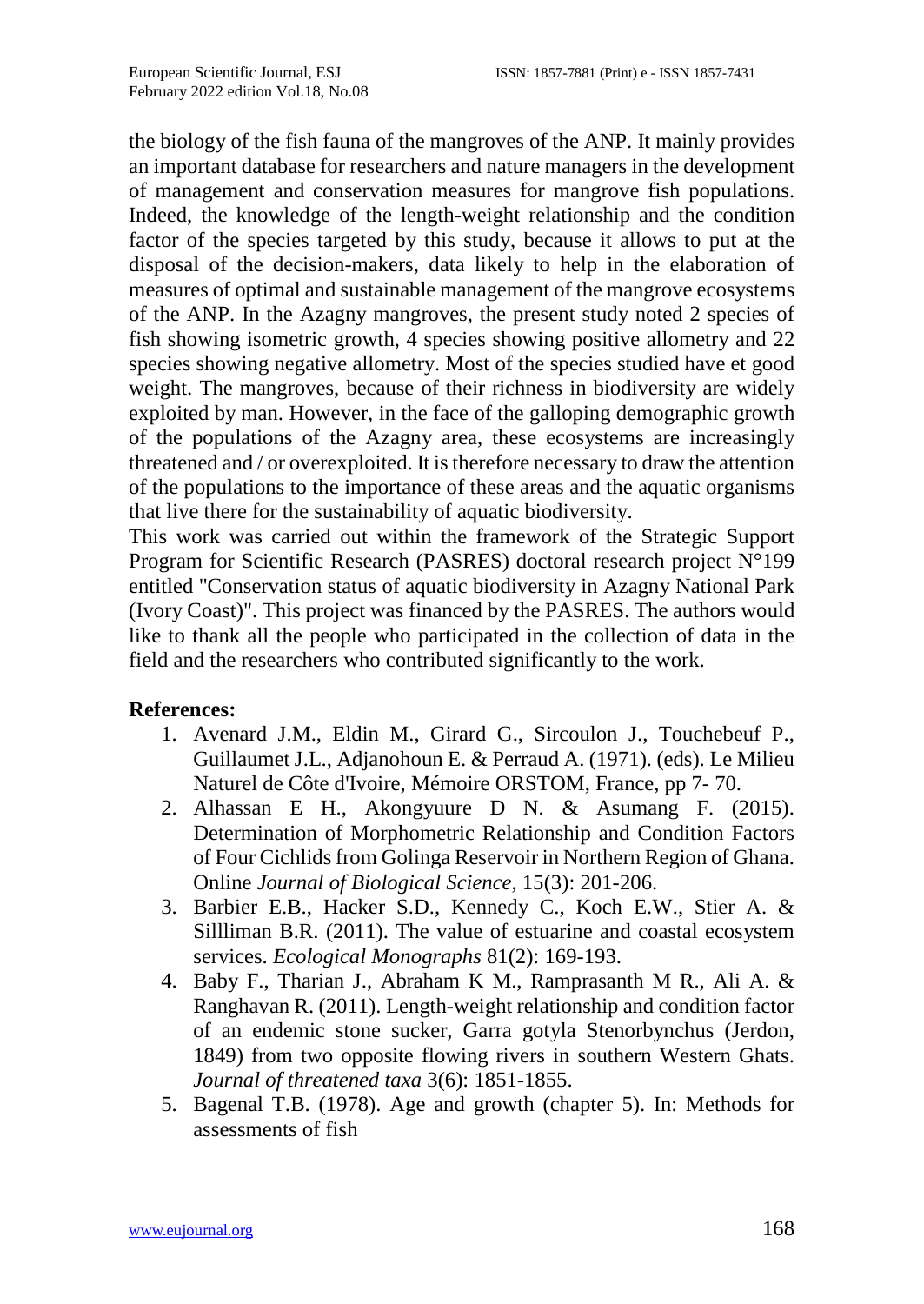production in fresh water (Bagenal T., ed), IBP Handbook. Blackwell *Scientific Publication*, Oxford: 101-136.

- 6. Batiabo M.A.L, Ibala Z.A., Mamonekene V., Dembe L.T.H., Poaty N.F.H. & Vouidibio J. (2019). Relations longueurs-poids et coefficients de condition pour 13 espèces de poissons de la rivière Dzoumouna, affluent du cours inferieur du fleuve Congo (République du Congo). *Journal of Animal and Plant Sciences* 39(1): 6384-6393.
- 7. Biswas S.P.L. (1993). Manual of methods in fish biology South Asian Publisher. 60-63
- 8. Bolognini L., Domenichetti F., Grati F., Polidori P., Scarcella G. & Fabi G. (2013). Weight-Length Relationships for 20 Fish Species in the Adriatic Sea. *Turkish Journal of Fisheries and Aquatic Sciences*, 13: 555-560.
- 9. Bouichou A. (1978). Etude géographique de la réserve d'Azagny et son environnement anthropique. Mémoire de Maîtrise, Université de Paris VIII .79 p.
- 10. Da Costa S. & Araàjo, F.G. (2003). Length–weight relationship and condition factor of *Micropogonias furnieri* (Desmarest) (Perciformes, Sciaenidae) in the Sepetiba Bay, Rio de Janeiro State, Brazil. *Revista Brasileira de Zoologia*, 20 (4): 685-690
- 11. Da N., Ouédraogo R. & Ouéda A. (2018). Weight-length relationship and condition factor for *Clarias anguillaris* and *Sarotherodon galilaeus* fished in Lake Bam and the Kompienga reservoir in Burkina Faso. *International Journal of Biological and Chemical Sciences*, 12: 1601-1610.
- 12. Dembe L.T.H., Ibala Z.A., Goma-Tchimbakala J., Batiabo M.L., Poaty N.H.F. & Mamonekene V. (2020). Effets saisonniers sur les relations poids-longueurs et coefficients de condition pour 16 espèces de poissons de la Lagune Mvassa, basse Guinée, République du Congo. *Journal of Animal and Plant Sciences,* 44(1): 7
- 13. Duarte C.M., Agusti S., Barbier E.B., Britten G.L., Castilla J.C., Gattuso J-P., Fulweiler R.W., Hughes T.P., Knowlton N., Lovelock C.E., Lotze H.K., Predragovic M., Poloczanska E., Roberts C. & Worm B. (2020). Rebuilding marine life. *Nature*, 580: 39-51.
- 14. Égnankou W. M. (2009). Réhabilitation des mangroves comprises entre Fresco et Grand Lahou en Côte d'Ivoire : Zones importantes pour la pêche, *In* : « L'importance des forêts de mangrove pour la pêche, la faune sauvage et les ressources en eau en Afrique », *Nature et faune*, FAO, 24 (1): 85-93.
- 15. Gilman E.L., Ellison J., Duke N.C. & Field C. (2008). Threats to mangroves from climate change and adaptation options: a review. *Aquatic botany*, vol. 89, pp 237-250.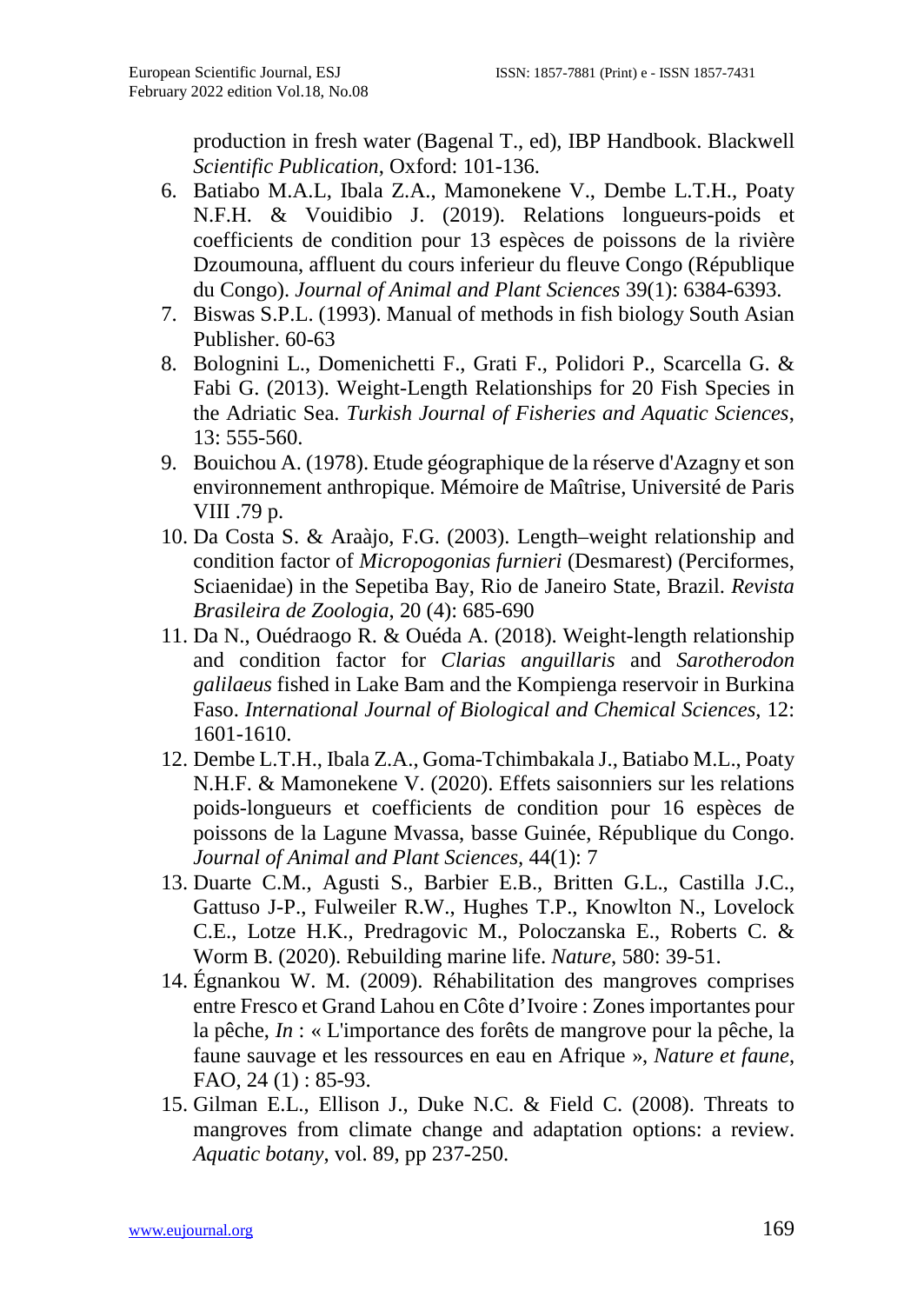- 16. Giri C., Ochieng E., Tieszen L.L., Zhu Z., Singh A., Loveland T., Masek J. & N. Duke. (2011). Status and distribution of mangrove forests of the world using earth observation satellite data. *Global Ecology and Biogeography*. 20: 154 -159.
- 17. Hazoume RUS., Chikou A., Koudenoukpo C., Adite A., Bonou C A. & Mensah G A. (2017). Length-weight relationships of 30 species of fish of the river Sô in Benin (West Africa). *International Journal of Fisheries and Aquaculture Studies*, 5(3): 514-519.
- 18. Hossain M Y., Mosaddequr R M d., Fulanda B., Jewel M A S., Ahamed F. & Ohtomi J. (2012). Length-weight and length-length relationships of five threatened fish 196 species from the Jamuna (Brahmaputra River tributary) River, northern Bangladesh. *Journal of Applied Ichthyology* 28: 275-277
- 19. Ibala Z.A., Vreven E., Mamonekene V., Musschoot T., Poaty Ngot H.F. & Snoek J. (2020). Length-weight relationships of 37 freshwater fish species from the Lefini River, middle Congo River basin (Republic of the Congo). *Journal of Applied Ichthyology* 00: 1-6.
- 20. Lalèyè P A. (2006). Length-weight and length-length relationships of fishes from the Ouémé River in Bénin (West Africa). *Journal of Applied Ichthyology* 22 (4): 330-333.
- 21. Le Cren E D. (1951). The length-weight relationship and seasonal cycle in gonadal weight and condition in the perch (Perca fluviatilis). *Journal of Animal Ecology* 20: 201-219.
- 22. Lévêque C, Paugy D & Teugels G G. (1990). Faune des poissons d'eaux douces et saumâtres de l'Afrique de l'Ouest. Volume 1, MRAC (Tervuren), ORSTOM (Paris), *collection faune tropicale*, 28: 384 pp.
- 23. Kamelan T.M., Berté S., Bamba M., Yao S.S., N'Zi K.G. & Kouamélan E.P. (2014). Spatio-temporal patterns of fish assemblages and influential environmental gradients in a West African basin (Tai National Park, Côte d'Ivoire). *Eur. J. Sci. Res*, 121 (2): 145-160.
- 24. Koffi K.B., Berté S. & Koné T. (2014). Length-weight Relationships of 30 Fish Species in Aby Lagoon, Southeastern Côte d'Ivoire, *Current Research Journal of Biological Sciences* 6 (4): 173-178.
- 25. Kumolu-Johnson C.A. & Ndimele P.E. (2010). Length-Weight Relationships and Condition Factors of Twenty-One Fish Species in Ologe Lagoon, Lagos, Nigeria. *Asian Journal of Agricultural Sciences*, 2(4): 174-179.
- 26. Mikembi A., Mamonekene V., Tenda H, Ngot F. & Vouidibio J. (2019). Relations longueurs-poids et coefficients de condition pour 13 espèces de poissons de la rivière Dzoumouna, affluent du cours inférieur du fleuve Congo (République du Congo). *Journal of Animal and Plant Sciences,* 39 (1), 6384-6393.